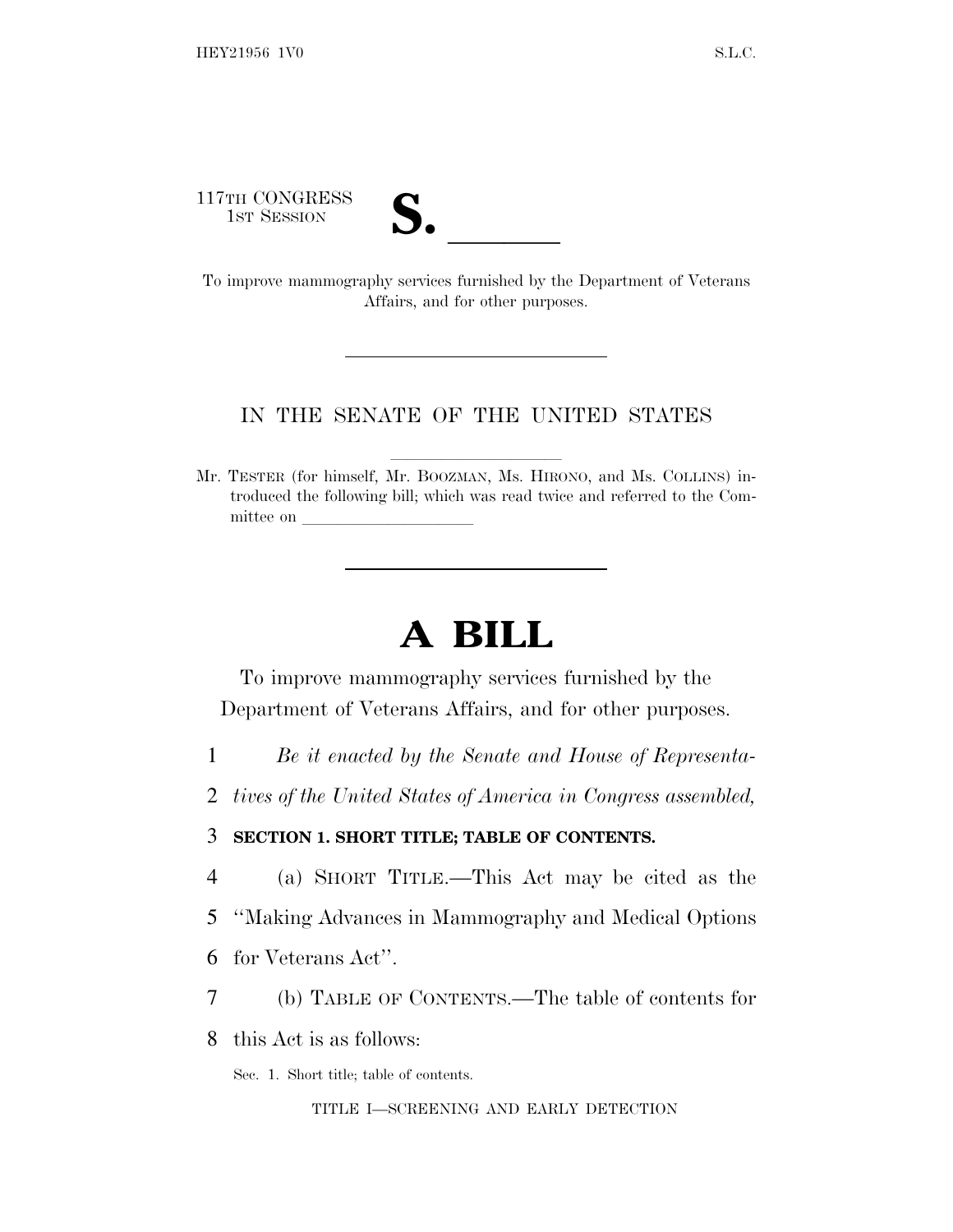Sec. 101. Strategic plan for breast imaging services for veterans.

- Sec. 102. Telemammography pilot program of Department of Veterans Affairs.
- Sec. 103. Upgrade of breast imaging at facilities of Department of Veterans Affairs to three-dimensional digital mammography.
- Sec. 104. Study on availability of testing for breast cancer gene among veterans and expansion of availability of such testing.
- Sec. 105. Mammography accessibility for paralyzed and disabled veterans.
- Sec. 106. Report on access to and quality of mammography screenings furnished by Department of Veterans Affairs.

TITLE II—PARTNERSHIPS FOR RESEARCH AND ACCESS TO CARE

- Sec. 201. Partnerships with National Cancer Institute to expand access of veterans to cancer care.
- Sec. 202. Report by Department of Veterans Affairs and Department of Defense on interagency collaboration on treating and researching breast cancer.

## 1 **TITLE I—SCREENING AND** 2 **EARLY DETECTION**

3 **SEC. 101. STRATEGIC PLAN FOR BREAST IMAGING SERV-**

#### 4 **ICES FOR VETERANS.**

 (a) I<sup>N</sup> GENERAL.—Not later than one year after the date of the enactment of this Act, the Secretary of Vet- erans Affairs shall submit to the Committee on Veterans' Affairs of the Senate and the Committee on Veterans' Af- fairs of the House of Representatives a strategic plan for improving breast imaging services for veterans.

11 (b) ELEMENTS.—The strategic plan required by sub-12 section (a) shall—

 (1) cover the evolving needs of women veterans; (2) address geographic disparities of breast im- aging furnished at a facility of the Department of Veterans Affairs and the use of breast imaging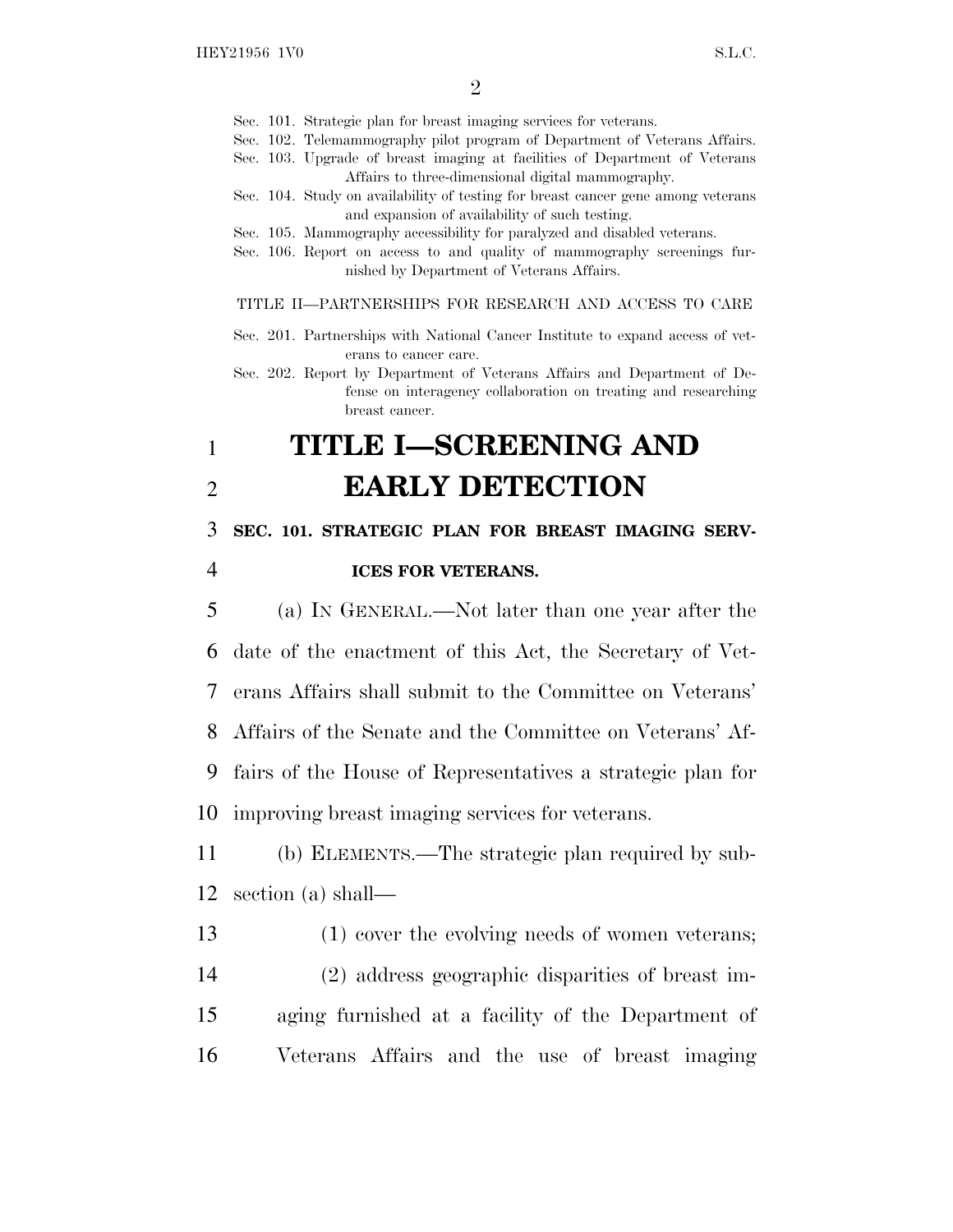| $\mathbf{1}$   | through non-Department providers in the commu-             |
|----------------|------------------------------------------------------------|
| $\overline{2}$ | nity;                                                      |
| 3              | address the use of digital breast<br>(3)                   |
| $\overline{4}$ | tomosynthesis (DBT-3D breast imaging);                     |
| 5              | (4) address the needs of male veterans who re-             |
| 6              | quire breast cancer screening services; and                |
| 7              | $(5)$ provide recommendations on—                          |
| 8              | (A) potential expansion of breast imaging                  |
| 9              | services furnished at facilities of the Depart-            |
| 10             | ment, including infrastructure and staffing                |
| 11             | needs;                                                     |
| 12             | (B) the use of digital breast tomosynthesis;               |
| 13             | (C) the use of mobile mammography; and                     |
| 14             | (D) other access and equity improvements                   |
| 15             | for breast imaging.                                        |
| 16             | SEC. 102. TELEMAMMOGRAPHY PILOT PROGRAM OF DE-             |
| 17             | PARTMENT OF VETERANS AFFAIRS.                              |
| 18             | (a) IN GENERAL.—Commencing not later than one              |
| 19             | year after the date of the enactment of this Act, the Sec- |
| 20             | retary of Veterans Affairs shall carry out a pilot program |
| 21             | to provide telemammography services for veterans who live  |
| 22             | in—                                                        |
| 23             | (1) States where the Department of Veterans                |
| 24             | Affairs does not offer breast imaging services at a        |
| 25             | facility of the Department; or                             |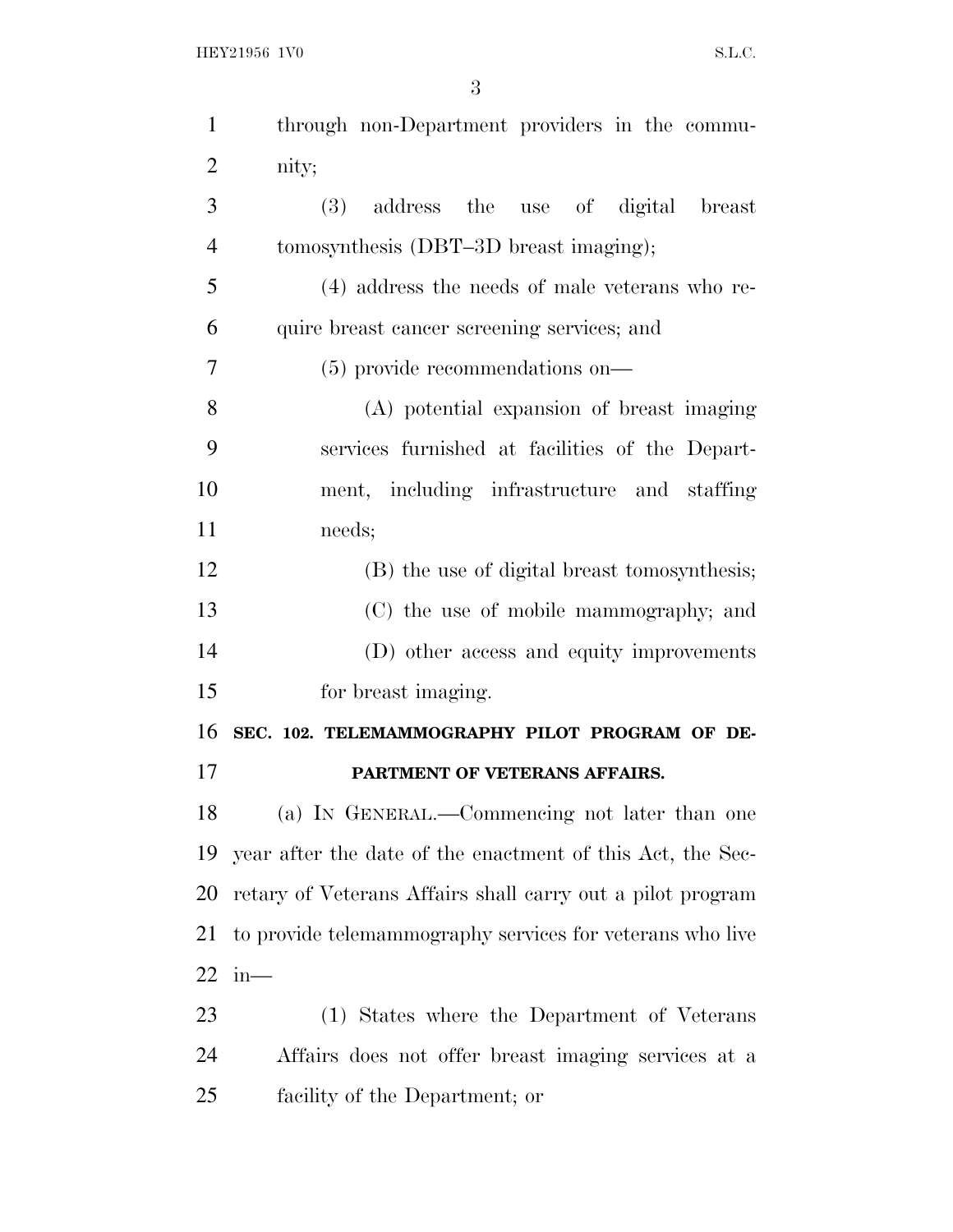(2) locations where access to breast imaging services at a facility of the Department is difficult or not feasible, as determined by the Secretary.

 (b) DURATION.—The Secretary shall carry out the pilot program under subsection (a) for a three-year period beginning on the commencement of the pilot program.

 (c) LOCATIONS.—In carrying out the pilot program under subsection (a), the Secretary may use community- based outpatient clinics, mobile mammography, Federally qualified health centers (as defined in section 1861(aa)(4) of the Social Security Act (42 U.S.C. 1395x(aa)(4)), rural health clinics, critical access hospitals, clinics of the Indian Health Service, and such other sites as the Secretary de- termines feasible to provide mammograms under the pilot program.

 (d) SHARING OF IMAGES AND RESULTS.—Under the pilot program under subsection (a)—

 (1) mammography images generated shall be sent to the centralized telemammography center of the Department for interpretation by expert radiolo-gists; and

 (2) results shall be shared with the veteran and their primary care provider.

(e) REPORT.—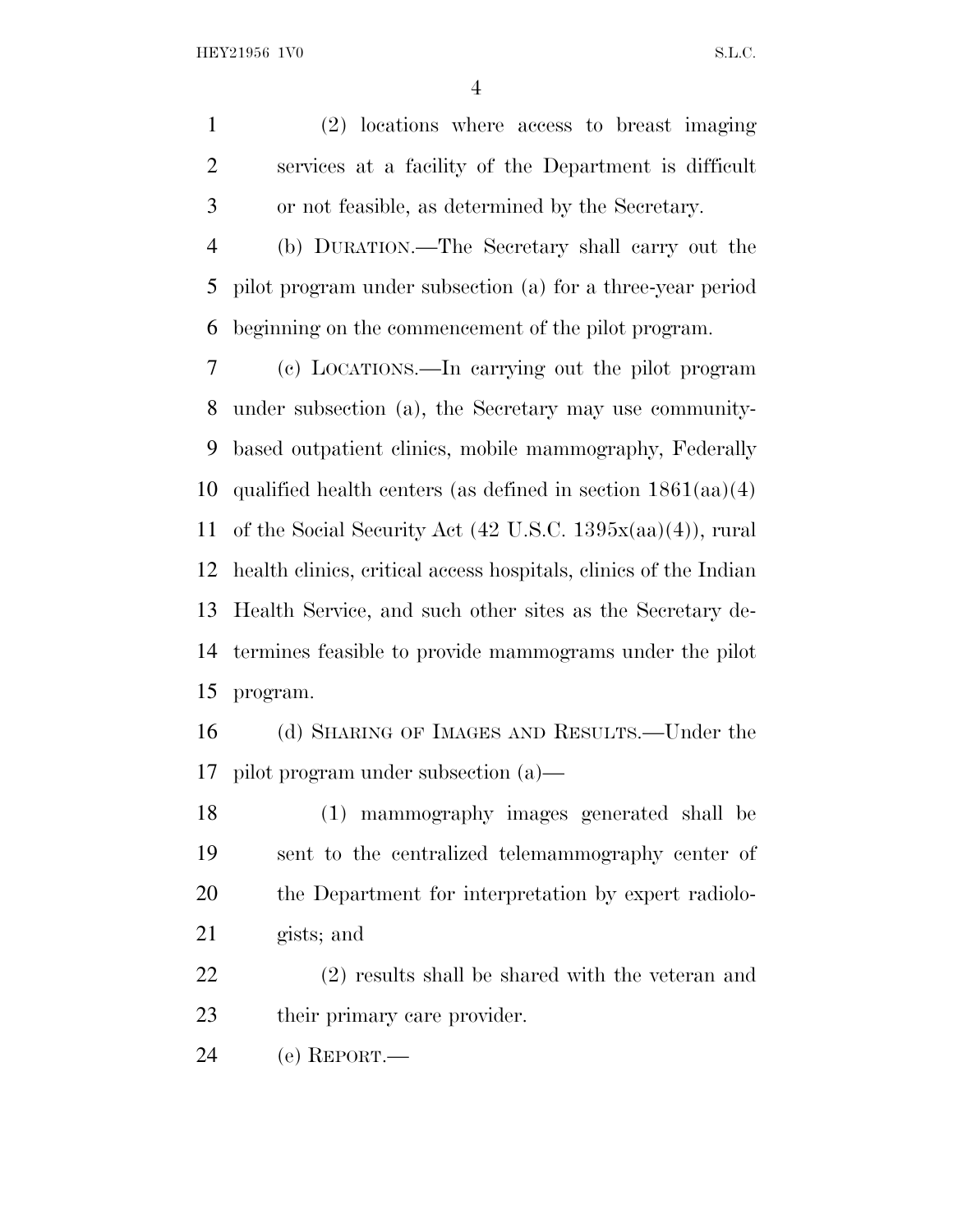| $\mathbf{1}$   | (1) IN GENERAL.—Not later than one year                      |
|----------------|--------------------------------------------------------------|
| $\overline{2}$ | after the conclusion of the pilot program under sub-         |
| 3              | section (a), the Secretary shall submit to the Com-          |
| $\overline{4}$ | mittee on Veterans' Affairs of the Senate and the            |
| 5              | Committee on Veterans' Affairs of the House of               |
| 6              | Representatives a report evaluating the pilot pro-           |
| 7              | gram.                                                        |
| 8              | (2) ELEMENTS.—The report required by para-                   |
| 9              | graph (1) shall include the following:                       |
| 10             | (A) An assessment of the quality of the                      |
| 11             | mammography provided under the pilot pro-                    |
| 12             | gram under subsection (a).                                   |
| 13             | (B) Feedback from veterans and providers                     |
| 14             | participating in the pilot program.                          |
| 15             | (C) A recommendation of the Secretary on                     |
| 16             | the continuation or discontinuation of the pilot             |
| 17             | program.                                                     |
| 18             | SEC. 103. UPGRADE OF BREAST IMAGING AT FACILITIES OF         |
| 19             | DEPARTMENT OF VETERANS AFFAIRS<br><b>TO</b>                  |
| 20             | <b>THREE-DIMENSIONAL</b><br><b>DIGITAL</b><br><b>MAMMOG-</b> |
| 21             | RAPHY.                                                       |
| 22             | Not later than two years after the date of the enact-        |
| 23             | ment of this Act, the Secretary of Veterans Affairs shall—   |
| 24             | (1) upgrade all mammography services at facili-              |
| 25             | ties of the Department of Veterans Affairs that pro-         |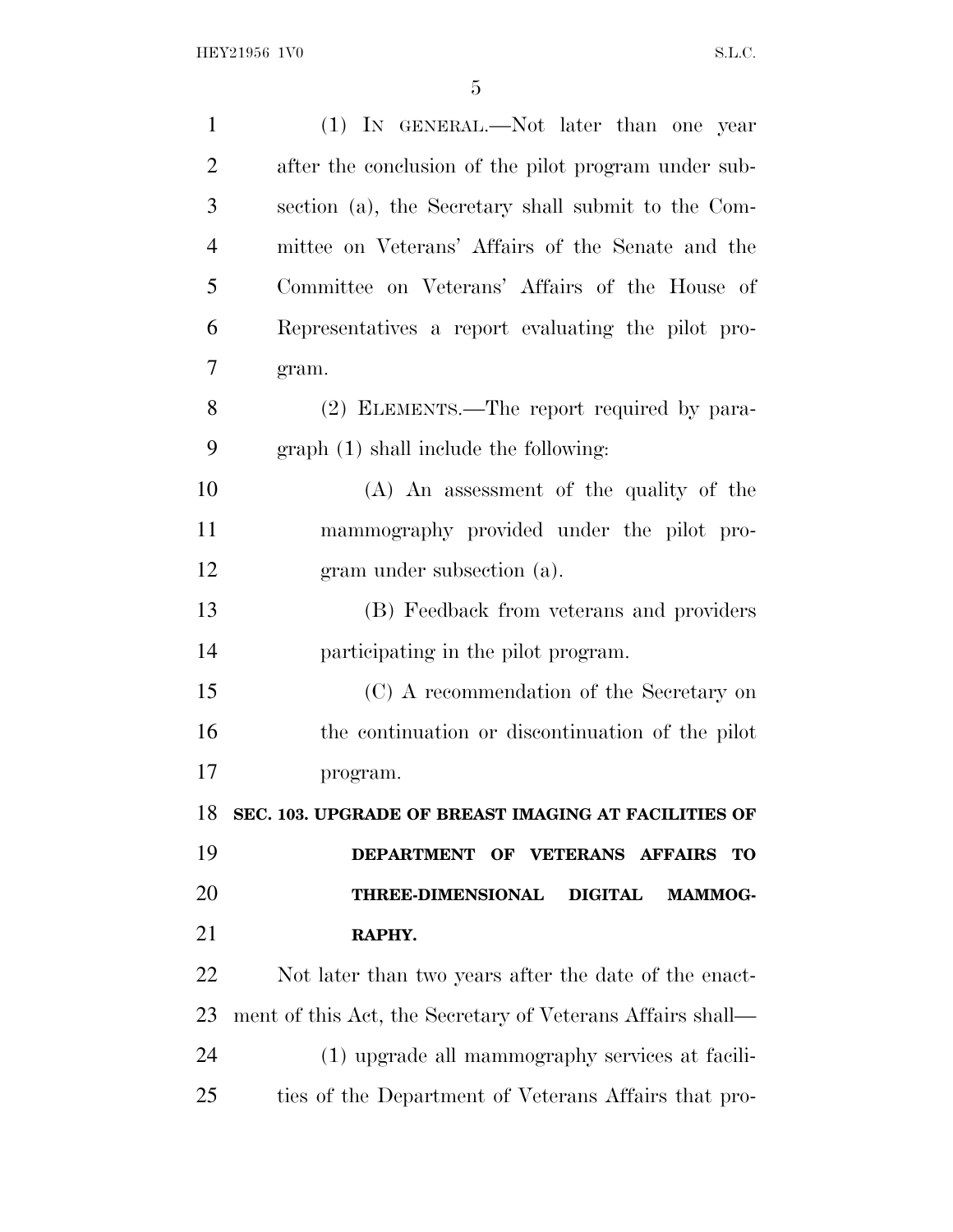| $\mathbf{1}$   | vide such services to use digital breast tomosynthesis |
|----------------|--------------------------------------------------------|
| $\overline{2}$ | technology, also known as three-dimensional breast     |
| 3              | imaging; and                                           |
| $\overline{4}$ | (2) submit to the Committee on Veterans' Af-           |
| 5              | fairs of the Senate and the Committee on Veterans'     |
| 6              | Affairs of the House of Representatives a report—      |
| 7              | (A) indicating that the upgrade under                  |
| 8              | paragraph (1) has been completed; and                  |
| 9              | (B) listing the facilities or other locations          |
| 10             | of the Department at which digital breast              |
| 11             | tomosynthesis technology is used.                      |
| 12             | SEC. 104. STUDY ON AVAILABILITY OF TESTING FOR         |
|                |                                                        |
| 13             | BREAST CANCER GENE AMONG VETERANS                      |
| 14             | AND EXPANSION OF AVAILABILITY OF SUCH                  |
| 15             | <b>TESTING.</b>                                        |
| 16             | (a) $S_{TUDY}$ .                                       |
| 17             | (1) IN GENERAL.—The Secretary of Veterans              |
| 18             | Affairs shall conduct a study on the availability of   |
| 19             | access to testing for the breast cancer gene for vet-  |
| 20             | erans diagnosed with breast cancer, as recommended     |
| 21             | by the guidelines set forth by the National Com-       |
| 22             | prehensive Cancer Network.                             |
| 23             | (2) ELEMENTS.—In conducting the study under            |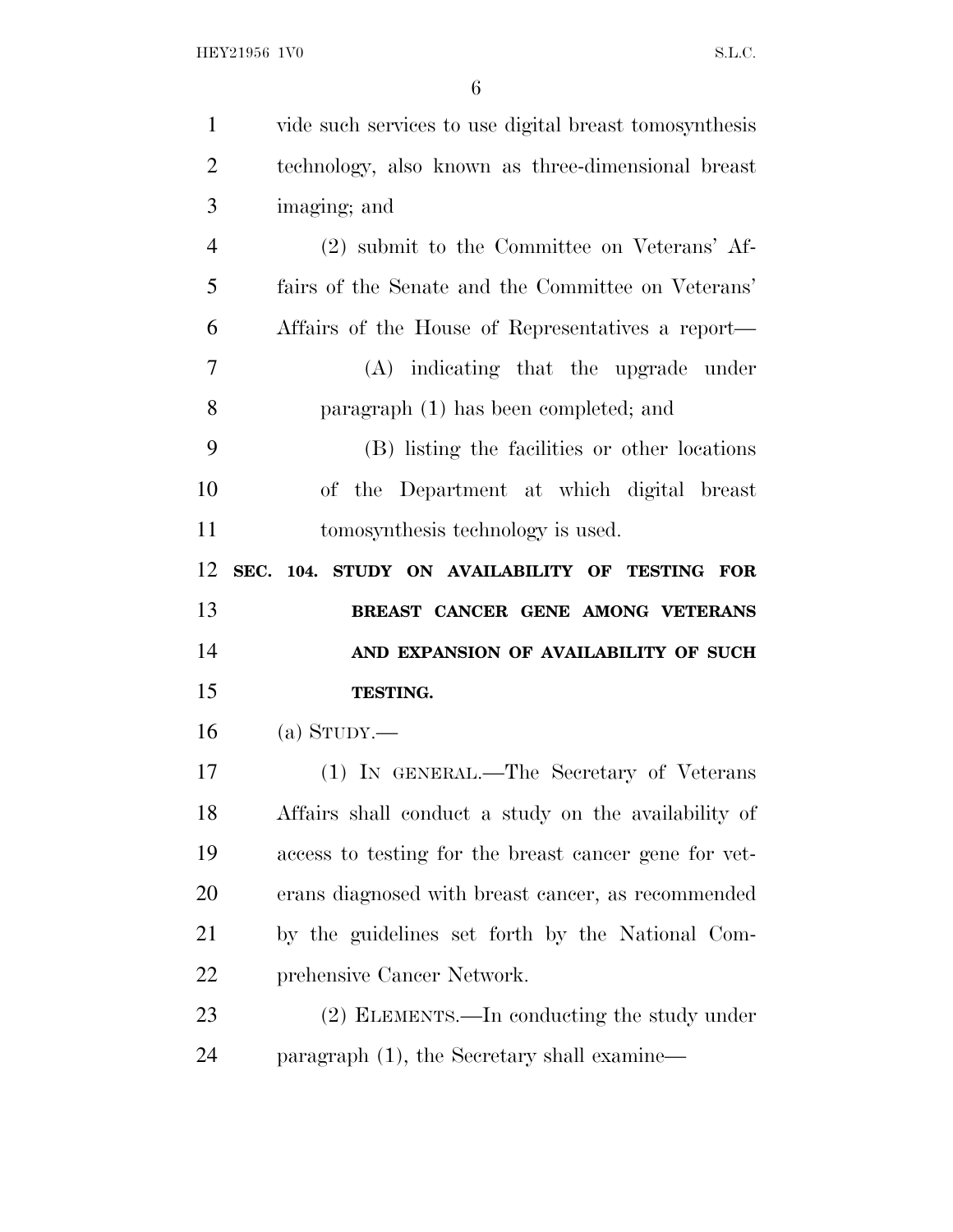(A) the feasibility of expanding the Joint Medicine Service of the Department of Veterans Affairs to provide genetic testing and coun- seling for veterans with breast cancer across the country; and (B) access to such testing and counseling for veterans living in rural or highly rural

 areas, and any gaps that may exist with respect to such access.

(b) EXPANSION OF AVAILABILITY OF TESTING.—

 (1) IN GENERAL.—The Secretary shall update guidelines or institute new guidelines to increase the use of testing for the breast cancer gene and genetic counseling for veterans diagnosed with breast can-cer.

 (2) DECISION SUPPORT TOOLS.—In updating or instituting guidelines under paragraph (1), the Sec- retary may develop clinical decision support tools to facilitate delivery of breast cancer care that is in line with national cancer guidelines.

 (c) REPORT.—Not later than two years after the date of the enactment of this Act, the Secretary shall submit to the Committee on Veterans' Affairs of the Senate and the Committee on Veterans' Affairs of the House of Rep-resentatives a report on—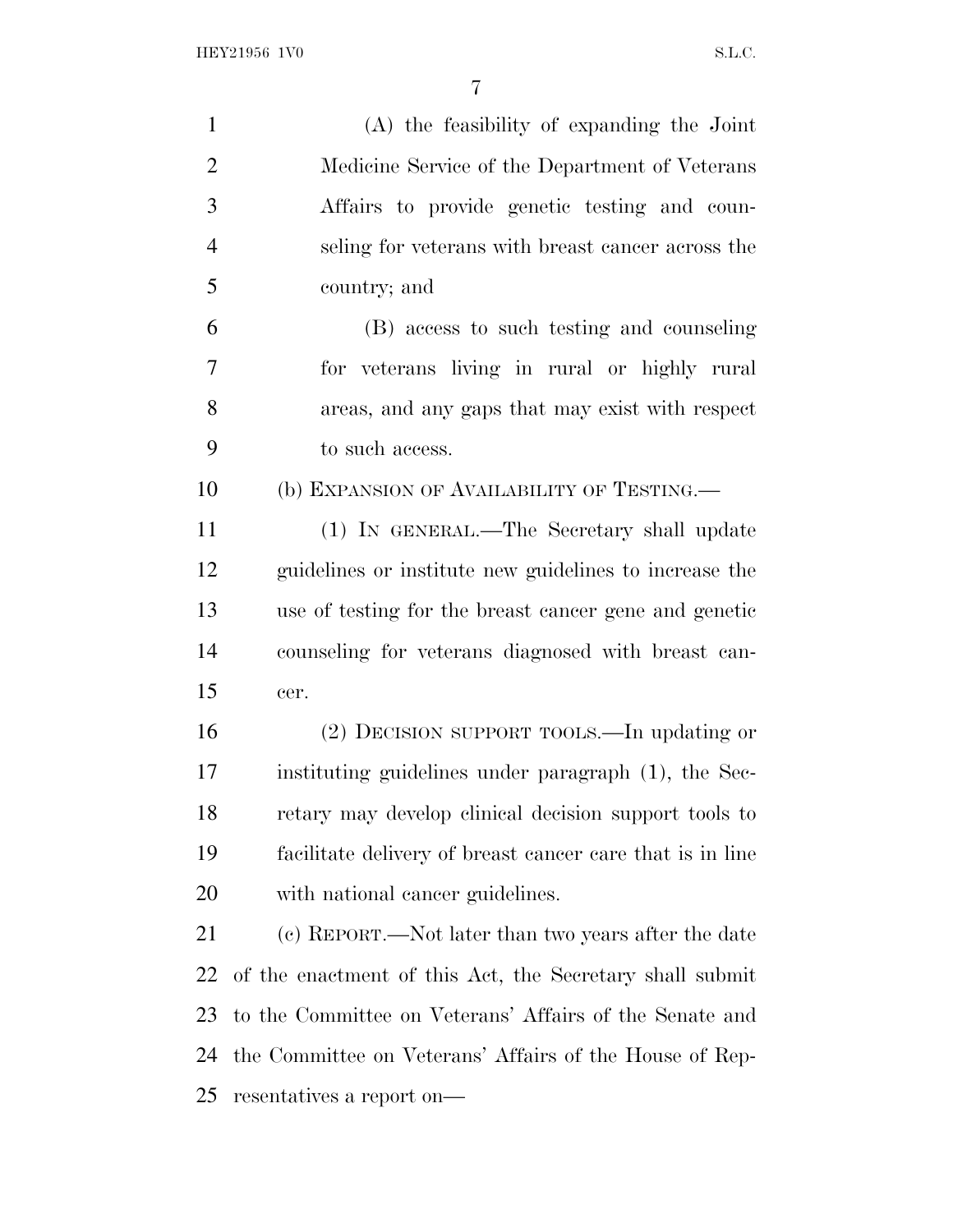| $\mathbf{1}$   | (1) the results of the study under subsection          |
|----------------|--------------------------------------------------------|
| $\overline{2}$ | (a);                                                   |
| 3              | (2) any updates to guidelines or new guidelines        |
| $\overline{4}$ | instituted under subsection (b); and                   |
| 5              | (3) any progress of the Department in improv-          |
| 6              | ing access to and usage of testing for the breast can- |
| 7              | cer gene among veterans diagnosed with breast can-     |
| 8              | cer, including for veterans living in rural or highly  |
| 9              | rural areas.                                           |
| 10             | (d) DEFINITIONS.—In this section, the terms "rural"    |
| 11             | and "highly rural" have the meanings given those terms |
| 12             | in the Rural-Urban Commuting Areas coding system of    |
| 13             | the Department of Agriculture.                         |
| 14             | SEC. 105. MAMMOGRAPHY ACCESSIBILITY FOR PARALYZED      |
| 15             | AND DISABLED VETERANS.                                 |
| 16             | $(a)$ STUDY.—                                          |
| 17             | (1) IN GENERAL.—The Secretary of Veterans              |
| 18             |                                                        |
|                | Affairs shall conduct a study on the accessibility of  |
| 19             | breast imaging services at facilities of the Depart-   |
| 20             | ment of Veterans Affairs for veterans with paralysis,  |
| 21             | spinal cord injury or disorder (SCI/D), or another     |
| 22             | disability.                                            |

 (2) ACCESSIBILITY.—The study required by paragraph (1) shall include an assessment of the ac-cessibility of the physical infrastructure at breast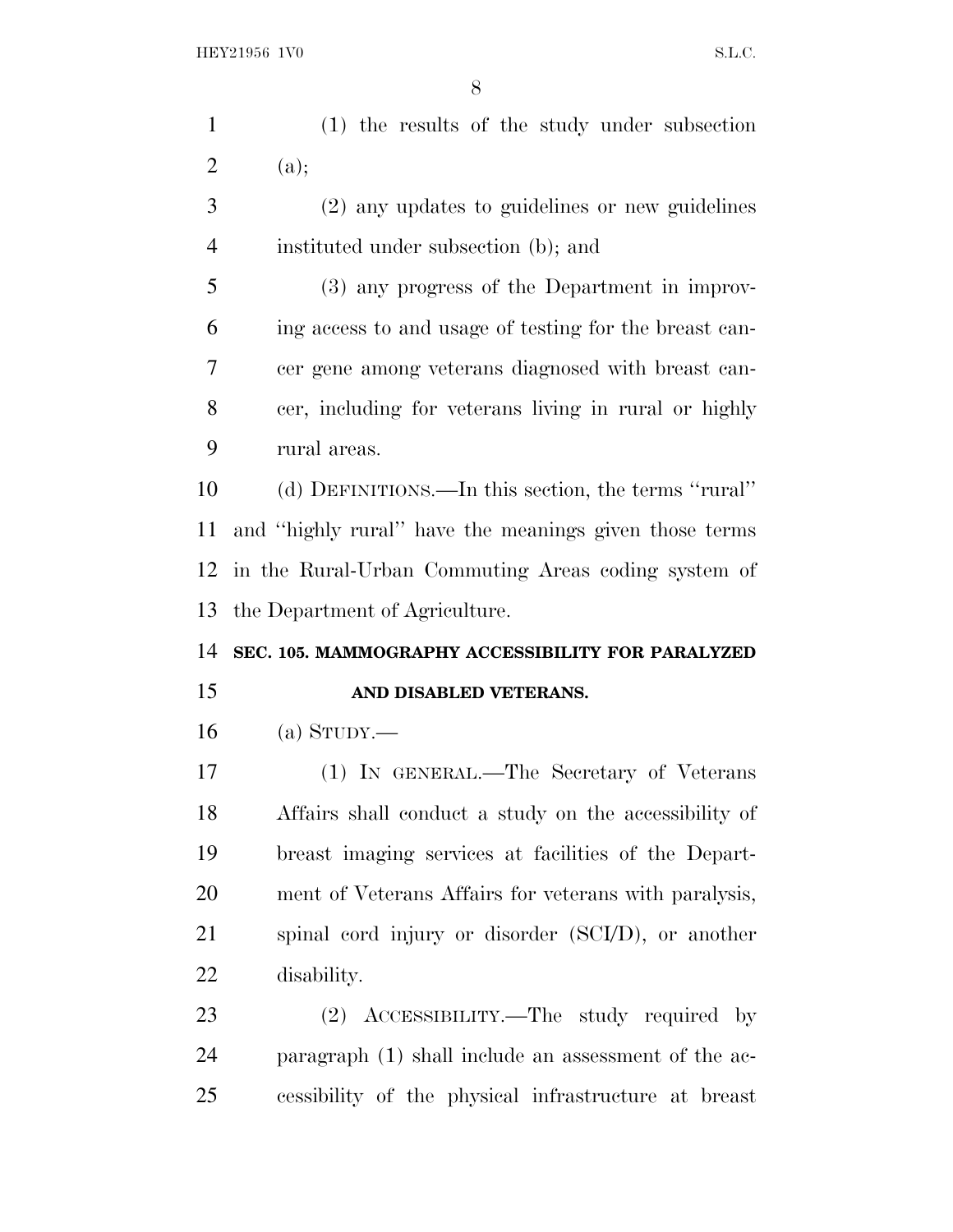HEY21956 1V0 S.L.C.

 imaging facilities of the Department, including the imaging equipment, transfer assistance, and the room in which services will be provided as well as adherence to best practices for screening and treat-ing veterans with a spinal cord injury or disorder.

(3) SCREENING RATES.—

 (A) MEASUREMENT.—The study required by paragraph (1) shall include a measurement of breast cancer screening rates for veterans with a spinal cord injury or disorder during the two-year period preceding the commencement of the study, including a breakout of the screening rates for such veterans living in rural or highly rural areas.

 (B) DEVELOPMENT OF METHOD.—If the Secretary is unable to provide the measurement required under subparagraph (A), the Secretary shall develop a method to track breast cancer screening rates for veterans with a spinal cord injury or disorder.

 (4) REPORT.—Not later than two years after 22 the date of the enactment of this Act, the Secretary shall submit to the Committee on Veterans' Affairs of the Senate and the Committee on Veterans' Af-fairs of the House of Representatives a report on the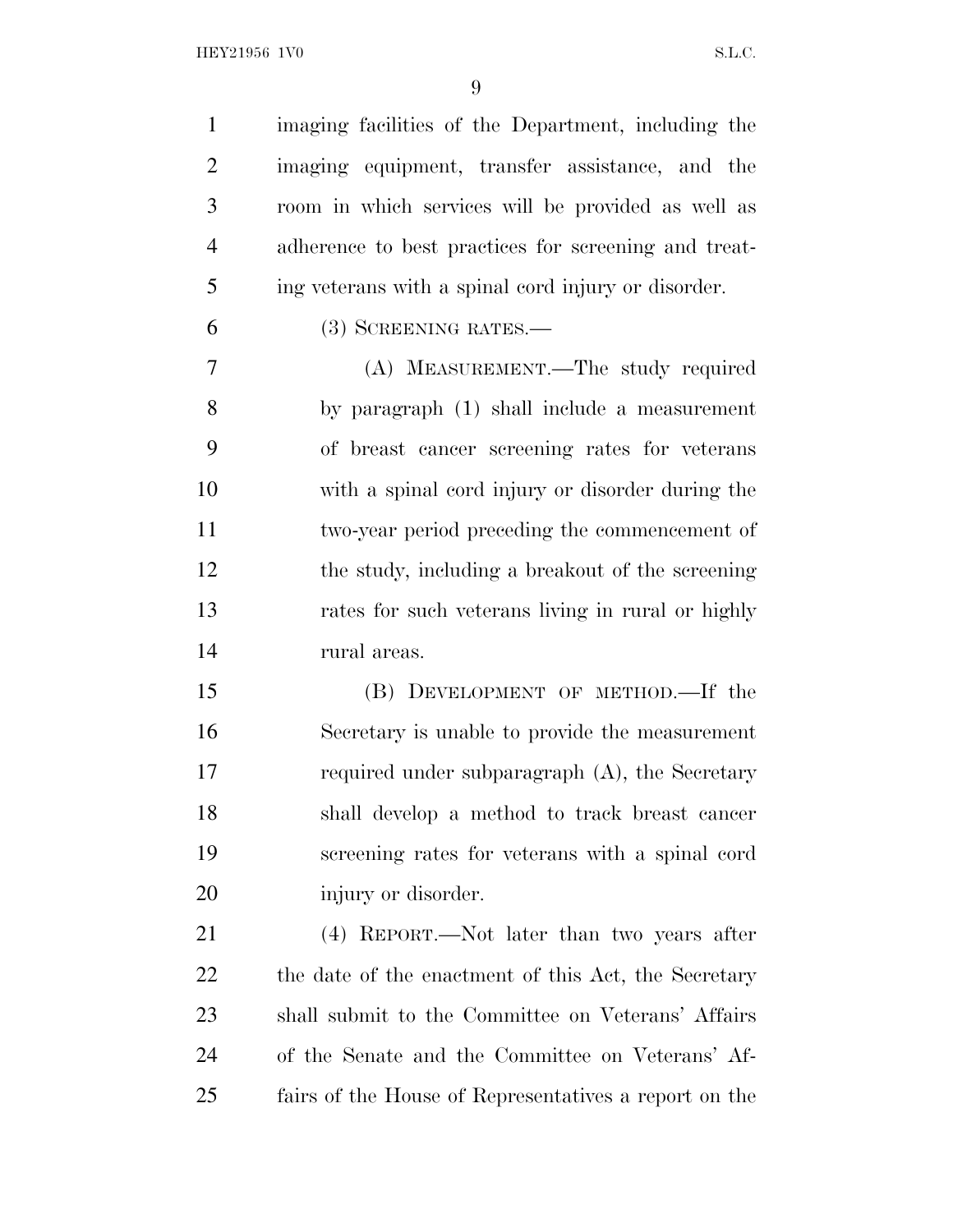HEY21956 1V0 S.L.C.

 findings of the study required by paragraph (1), in- cluding— (A) the rates of screening among veterans with a spinal cord injury or disorder, including veterans living in rural or highly rural areas, as

6 required under paragraph  $(3)(A)$ ; or

 (B) if such rates are not available, a de- scription of the method developed to measure such rates as required under paragraph (3)(B). (b) CARE FROM NON-DEPARTMENT PROVIDERS.— The Secretary shall update the policies and directives of the Department to ensure that, in referring a veteran with a spinal cord injury or disorder for care from a non-De-partment provider, the Secretary shall—

 (1) confirm with the provider the accessibility of the breast imaging site, including the imaging equipment, transfer assistance, and the room in which services will be provided; and

 (2) provide additional information to the pro- vider on best practices for screening and treating veterans with a spinal cord injury or disorder.

 (c) DEFINITIONS.—In this section, the terms ''rural'' and ''highly rural'' have the meanings given those terms in the Rural-Urban Commuting Areas coding system of the Department of Agriculture.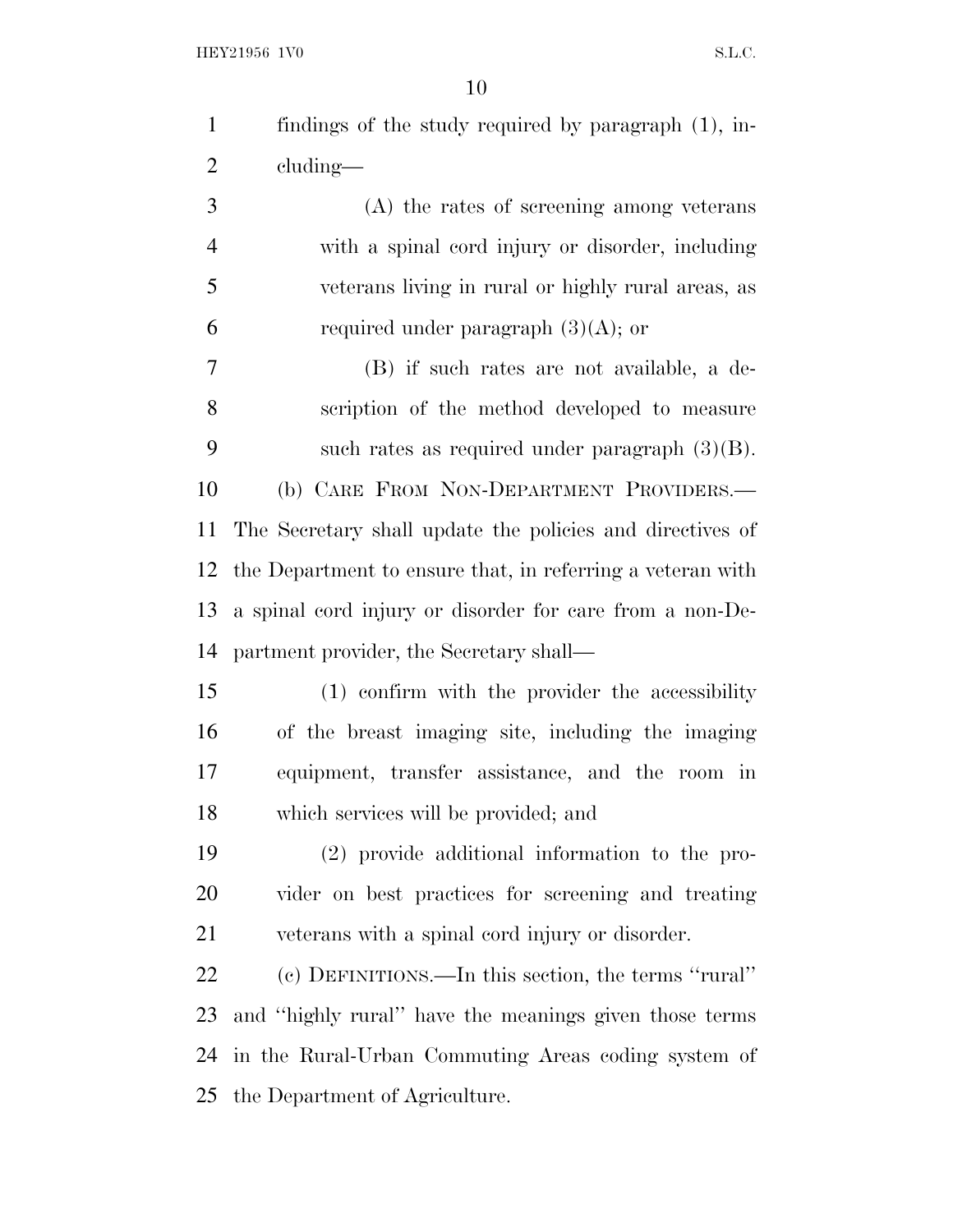## **SEC. 106. REPORT ON ACCESS TO AND QUALITY OF MAM- MOGRAPHY SCREENINGS FURNISHED BY DE-PARTMENT OF VETERANS AFFAIRS.**

 (a) I<sup>N</sup> GENERAL.—Not later than two years after the date of the enactment of this Act, the Inspector General of the Department of Veterans Affairs shall submit to the Secretary of Veterans Affairs, the Committee on Veterans' Affairs of the Senate, and the Committee on Veterans' Af- fairs of the House of Representatives a report on mam- mography services furnished by the Department of Vet-erans Affairs.

 (b) ELEMENTS.—The report required by subsection (a) shall include an assessment of—

 (1) the access of veterans to mammography screenings, whether at a facility of the Department or through a non-Department provider, including any staffing concerns of the Department in pro-viding such screenings;

 (2) the quality of such screenings and reading of the images from such screenings, including wheth- er such screenings use three-dimensional mammog-raphy;

 (3) the communication of the results of such screenings, including whether results are shared in a timely manner, whether results are shared via the Joint Health Information Exchange or another elec-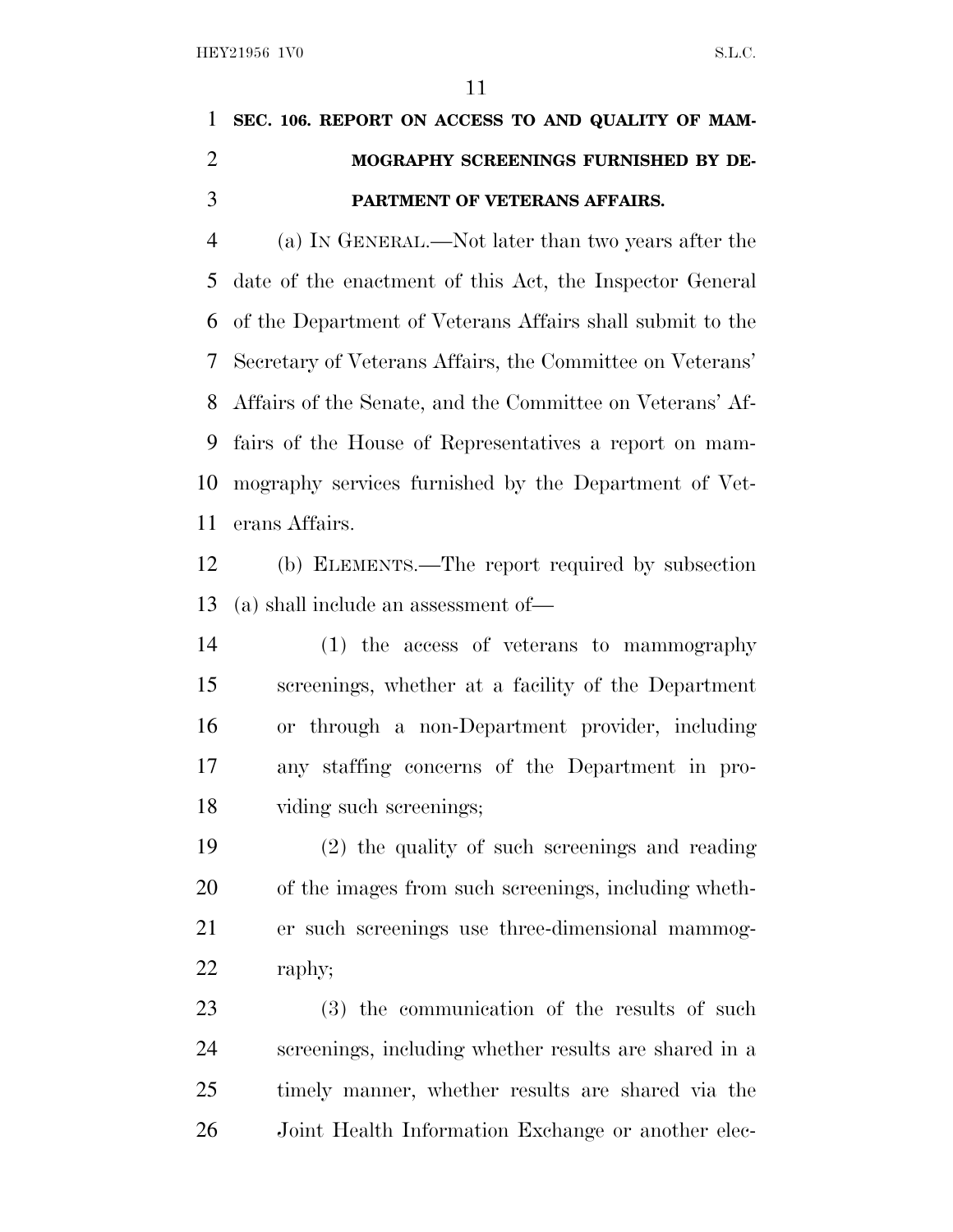tronic mechanism, and whether results are incor- porated into the electronic health record of the vet-eran;

 (4) the performance of the Women's Breast On- cology System of Excellence of the Department; and (5) the access of veterans diagnosed with breast cancer to a comprehensive breast cancer care team of the Department.

 (c) FOLLOW-UP.—Not later than 180 days after the submittal of the report under subsection (a), the Secretary shall submit to the Committee on Veterans' Affairs of the Senate and the Committee on Veterans' Affairs of the House of Representatives a plan to address the defi- ciencies identified in the report under subsection (a), if any.

# **TITLE II—PARTNERSHIPS FOR RESEARCH AND ACCESS TO CARE**

**SEC. 201. PARTNERSHIPS WITH NATIONAL CANCER INSTI-**

 **TUTE TO EXPAND ACCESS OF VETERANS TO CANCER CARE.**

22 (a) ACCESS TO CARE IN EACH VISN.—

 (1) IN GENERAL.—The Secretary of Veterans Affairs shall enter into a partnership with not fewer than one cancer center of the National Cancer Insti-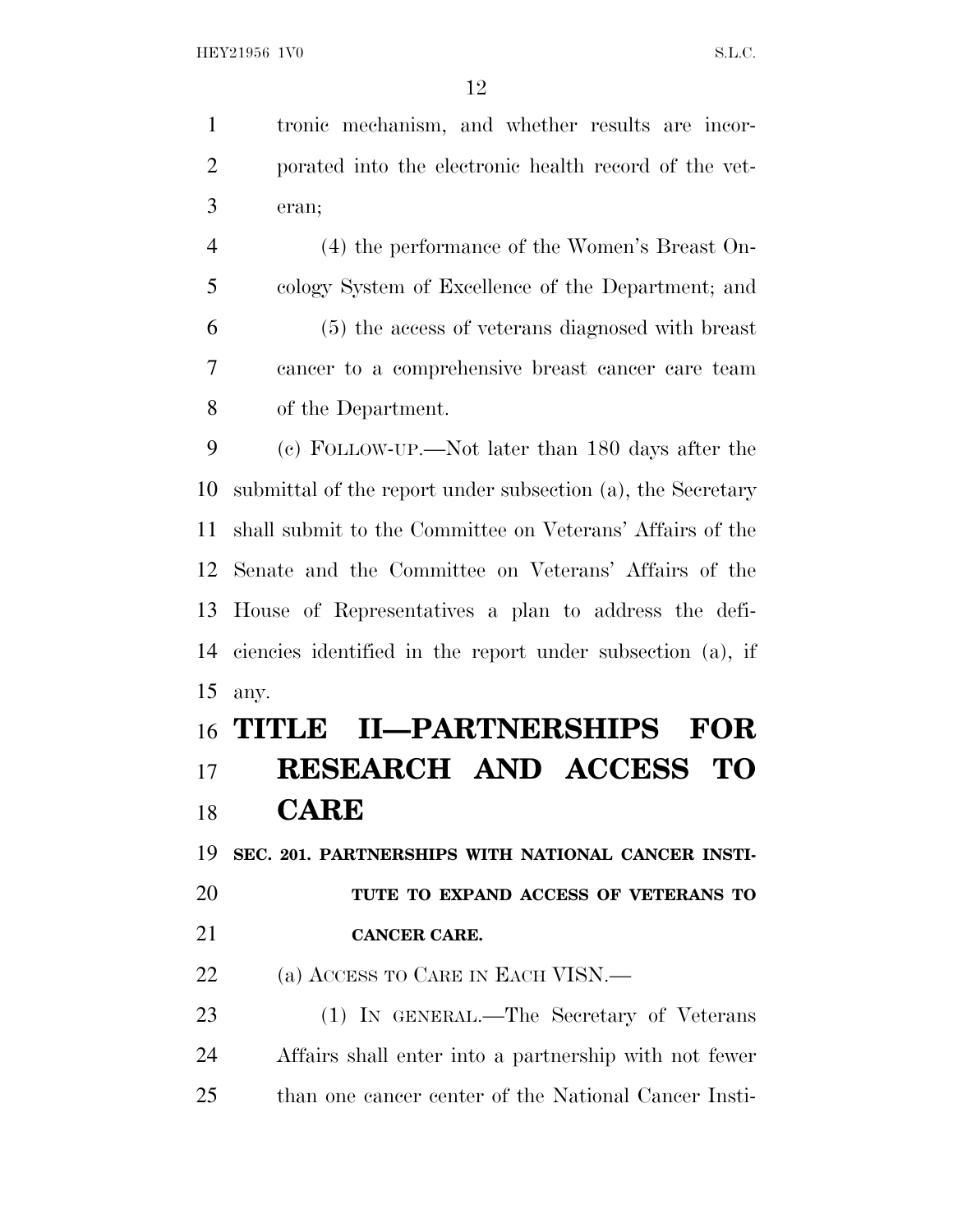tute of the National Institutes of Health in each Veterans Integrated Service Network of the Depart- ment of Veterans Affairs to expand access to high-quality cancer care for women veterans.

 (2) TREATMENT OF RURAL VETERANS.—The Secretary, in carrying out partnerships entered into under paragraph (1), shall ensure that veterans with breast cancer who reside in rural areas or States without a cancer center that has entered into such a partnership with the Secretary are able to receive care through such a partnership via telehealth.

 (b) REPORT ON PARTNERSHIP TO INCREASE ACCESS TO CLINICAL TRIALS.—Not later than 180 days after the date of the enactment of this Act, the Secretary shall sub- mit to the Committee on Veterans' Affairs of the Senate and the Committee on Veterans' Affairs of the House of Representatives a report on—

 (1) how the Secretary will ensure that the ad- vancements made through the existing partnership between the Department of Veterans Affairs and the National Cancer Institute to provide veterans with access to clinical cancer research trials (commonly referred to as ''NAVIGATE'') are permanently im-plemented; and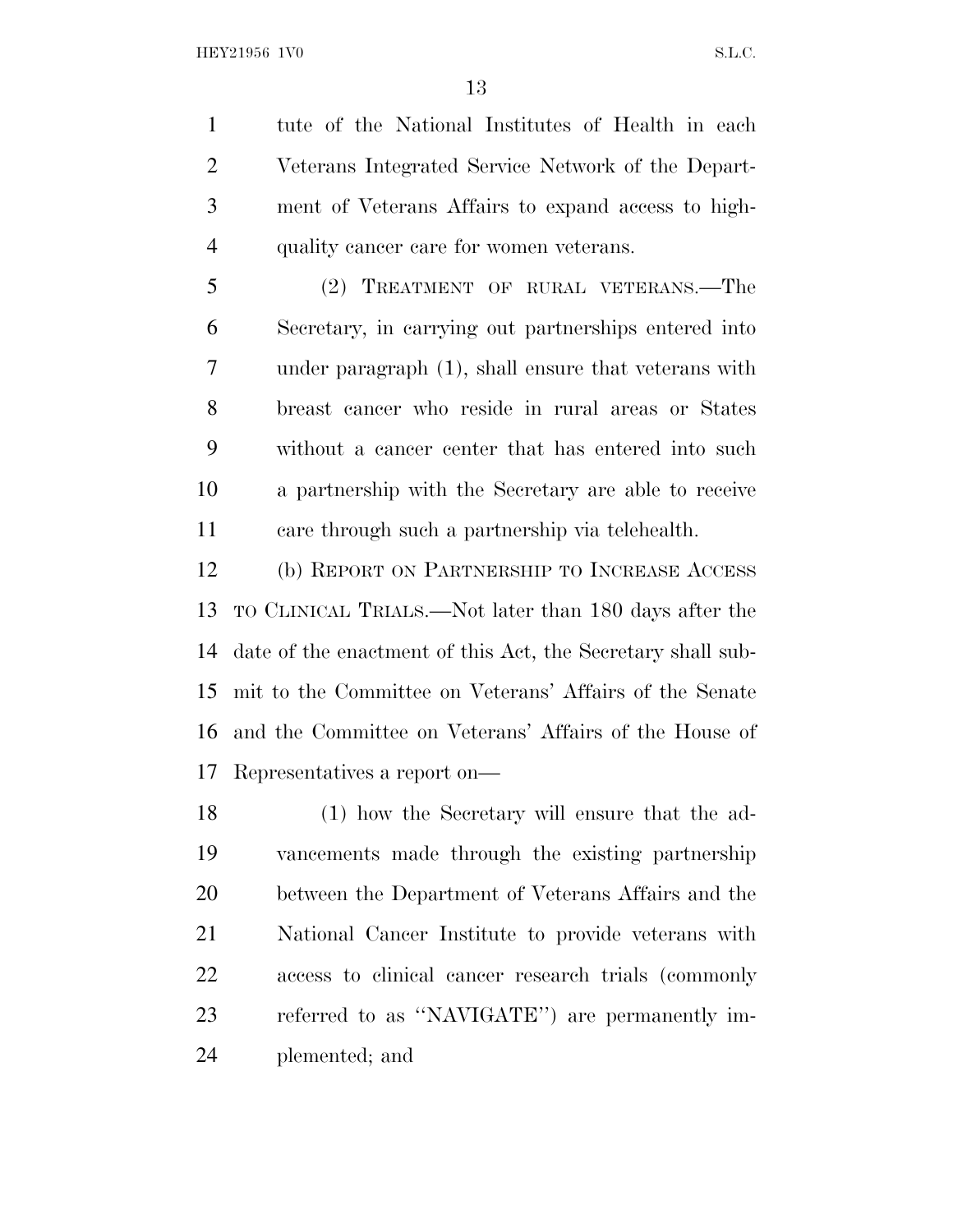(2) the determination of the Secretary of whether expansion of such partnership to more than the original 12 facilities of the Department that were selected under such partnership is feasible.

 (c) PERIODIC REPORTS.—Not later than three years after the date of the enactment of this Act, and every three years thereafter, the Secretary shall submit to the Committee on Veterans' Affairs of the Senate and the Committee on Veterans' Affairs of the House of Rep-resentatives a report—

 (1) assessing how the partnerships entered into under subsection (a)(1) have impacted access by vet- erans to cancer centers of the National Cancer Insti- tute, including an assessment of the telehealth op- tions made available and used pursuant to such partnerships; and

 (2) describing the advancements made with re- spect to access by veterans to clinical cancer re- search trials through the partnership described in subsection (b)(1), including how many of those vet- erans were women veterans, minority veterans (in- cluding racial and ethnic minorities), and rural vet- erans, and identifying opportunities for further inno-vation.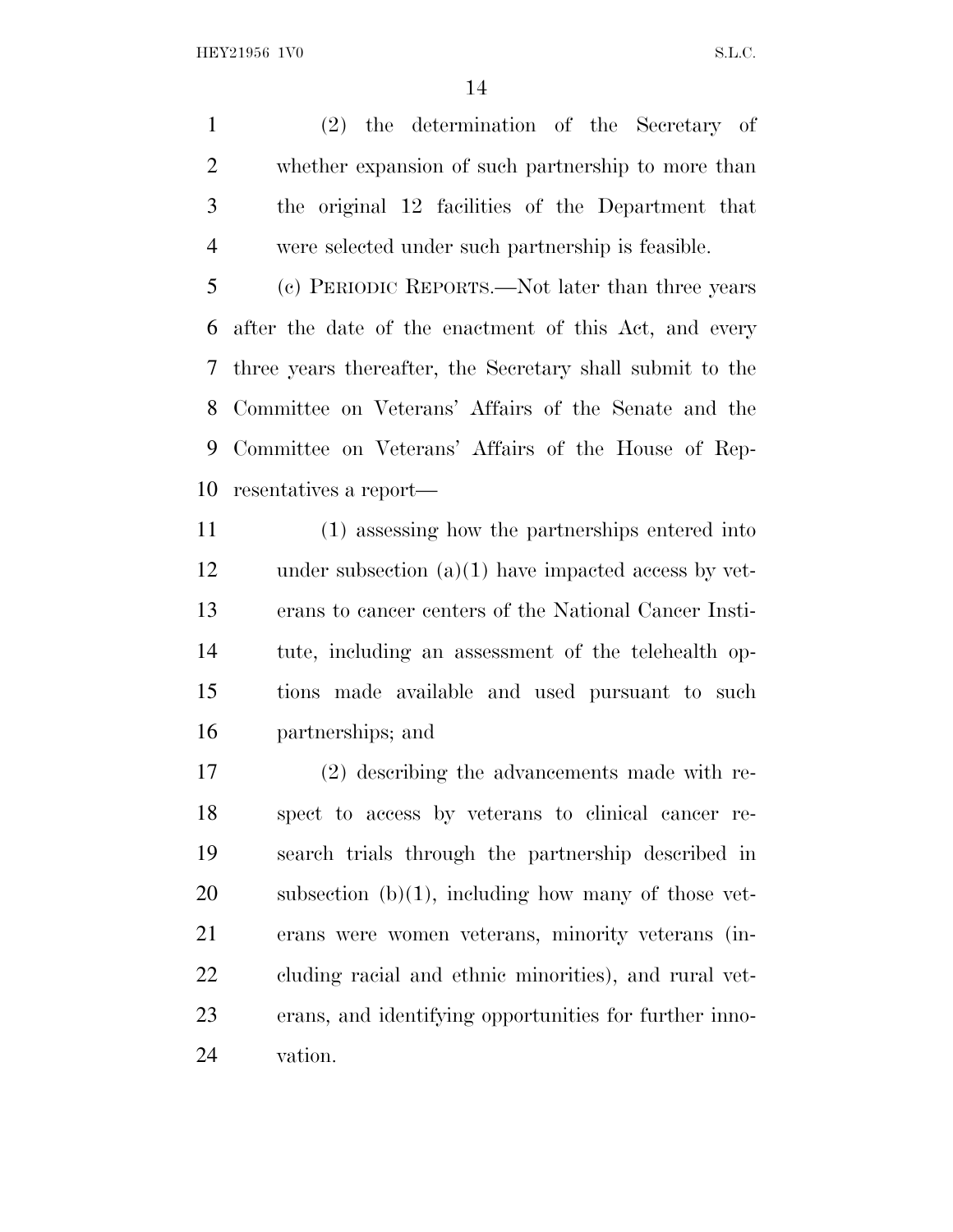# **SEC. 202. REPORT BY DEPARTMENT OF VETERANS AFFAIRS AND DEPARTMENT OF DEFENSE ON INTER- AGENCY COLLABORATION ON TREATING AND RESEARCHING BREAST CANCER.**

 (a) I<sup>N</sup> GENERAL.—Not later than 180 days after the date of the enactment of this Act, the Secretary of Vet- erans Affairs, in collaboration with the Secretary of De- fense, shall submit to Congress a report on all current re- search and health care collaborations between the Depart- ment of Veterans Affairs and the Department of Defense on treating veterans and members of the Armed Forces with breast cancer.

 (b) ELEMENTS.—The report required by subsection 14  $(a)$ —

 (1) shall include a description of potential op- portunities for future interagency collaboration be- tween the Department of Veterans Affairs and the Department of Defense with respect to treating and researching breast cancer; and

(2) may include a focus on—

 (A) with respect to women members of the Armed Forces with a diagnosis of or who are undergoing screening for breast cancer, transi- tion of such members from receiving care from the Department of Defense to receiving care 26 from the Department of Veterans Affairs;